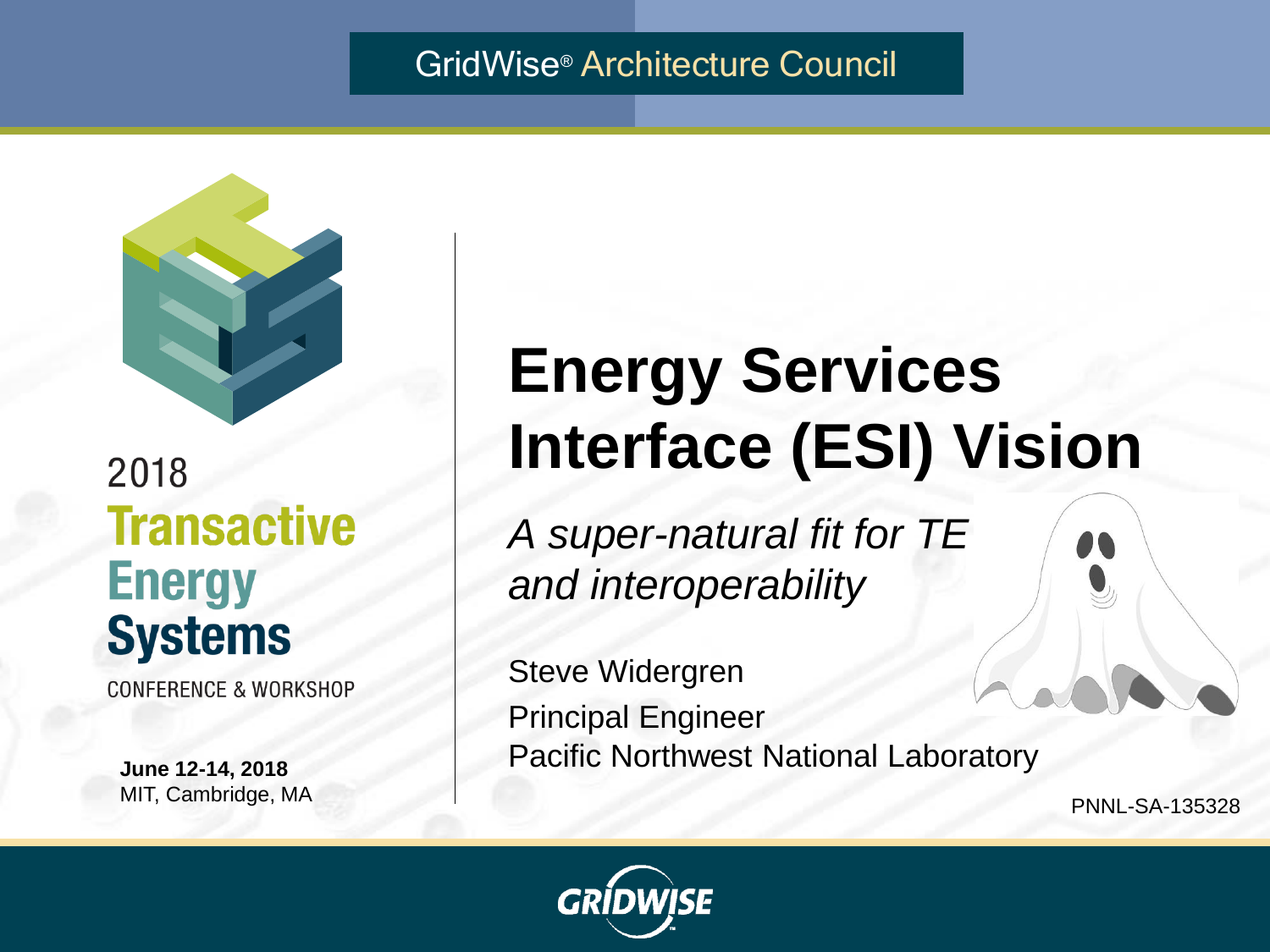



### **Energy Services Interface: A Vision for DER Integration**

"An ESI is a bi-directional, *service-oriented*, logical interface that supports the secure communication of information between entities inside and entities outside of a customer boundary to facilitate various energy interactions between electrical loads, storage, and generation within customer facilities and external entities."\*



#### The ESI concept supports an agent-based approach to system design and operation

\* Hardin et al: [http://www.gridwiseac.org/pdfs/forum\\_papers11/hardin\\_paper\\_gi11.pdf](http://www.gridwiseac.org/pdfs/forum_papers11/hardin_paper_gi11.pdf) . Note, the words "serviceoriented" are added to the definition here.

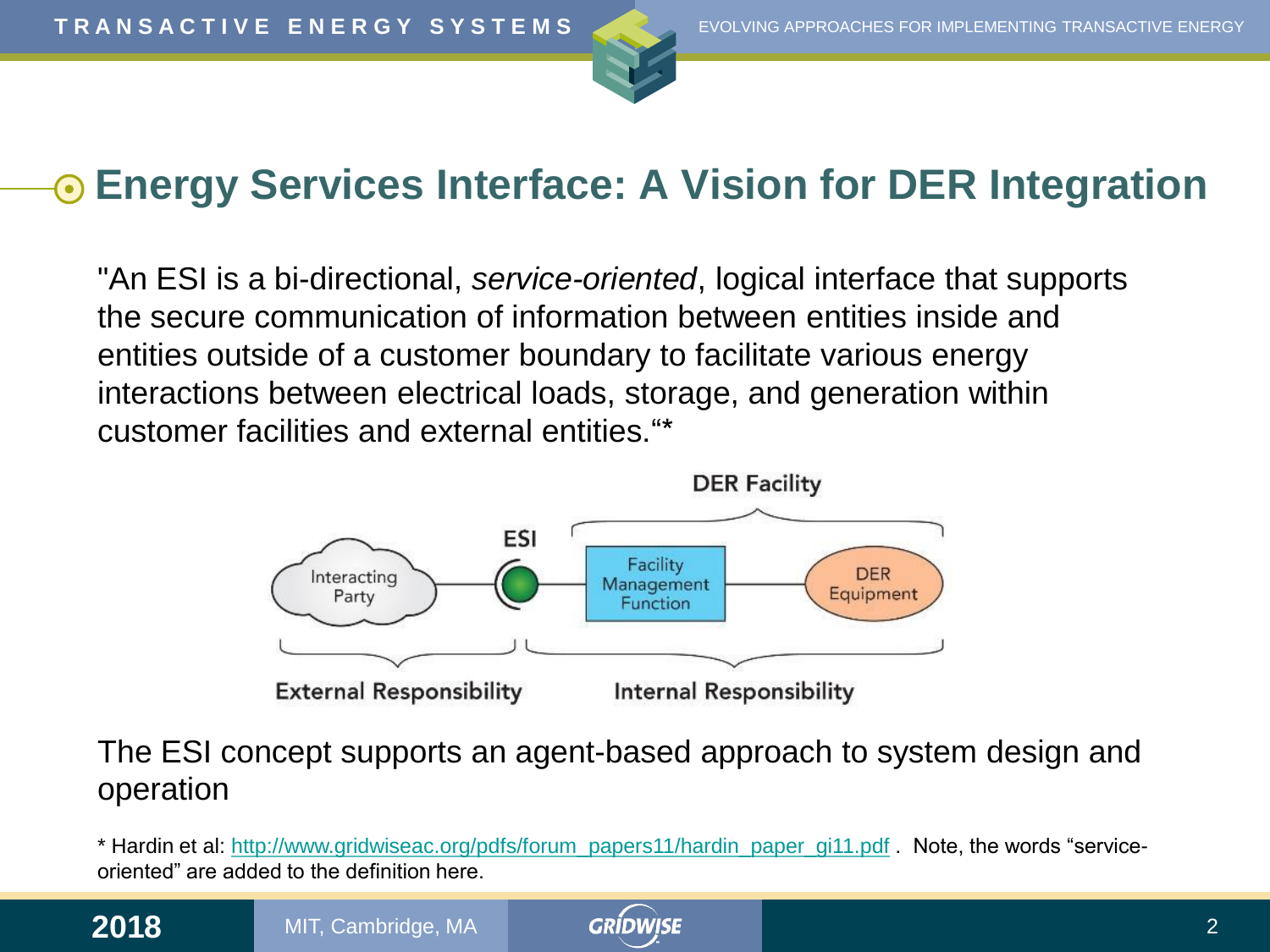



#### **ESI Vision: A General DER Facility Conceptual Model** 0



The sets of arrows and dotted lines represent areas of focus for discussing interoperability issues

#### GMLC 1.2.2 Interoperability Strategic Vision whitepaper

<https://gridmod.labworks.org/project-highlights/strategic-vision-grid-interoperability-published>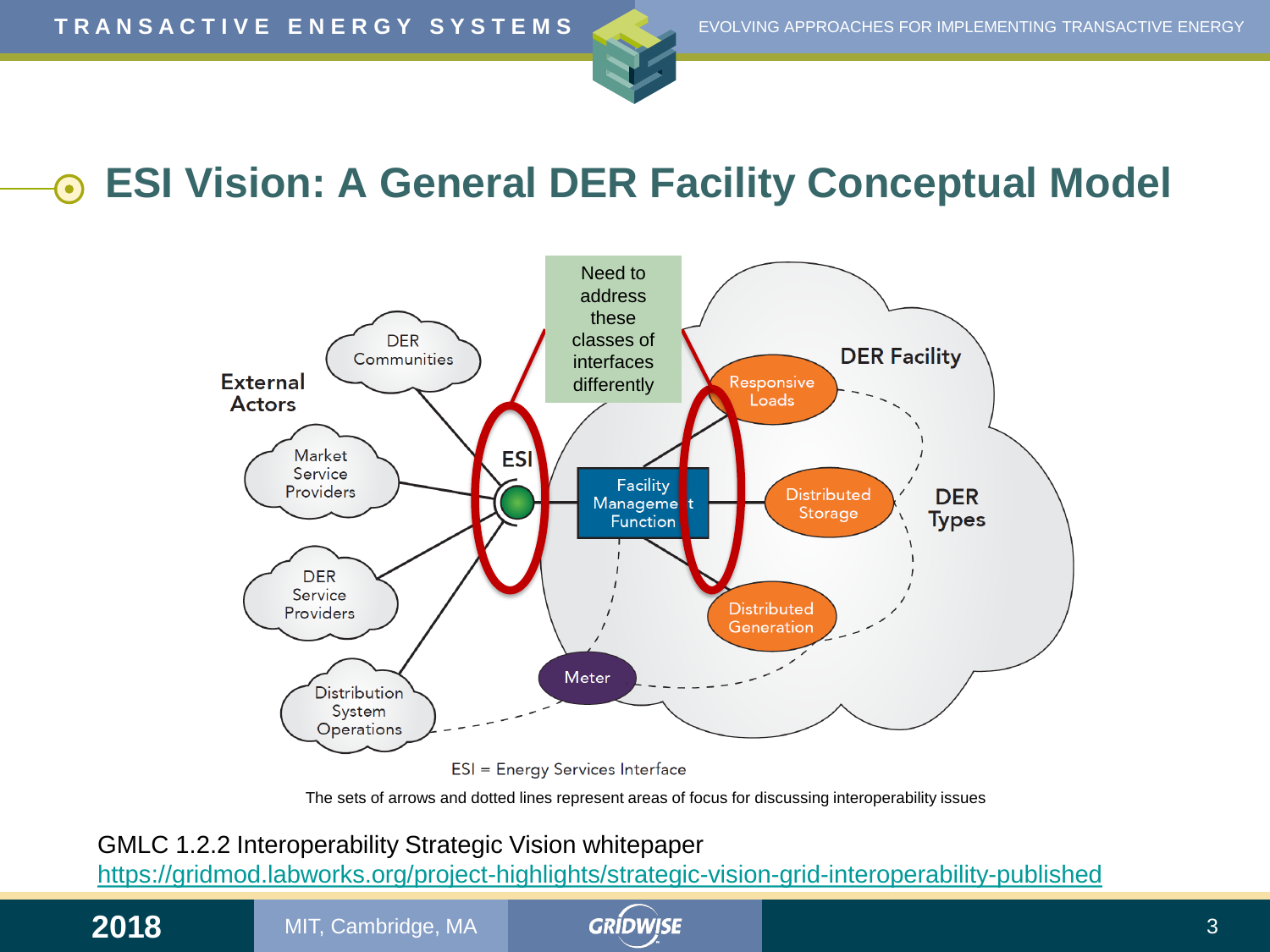



### **Separating Actor Objectives and Service Interactions: An Energy Scheduling Example**



 $\bullet$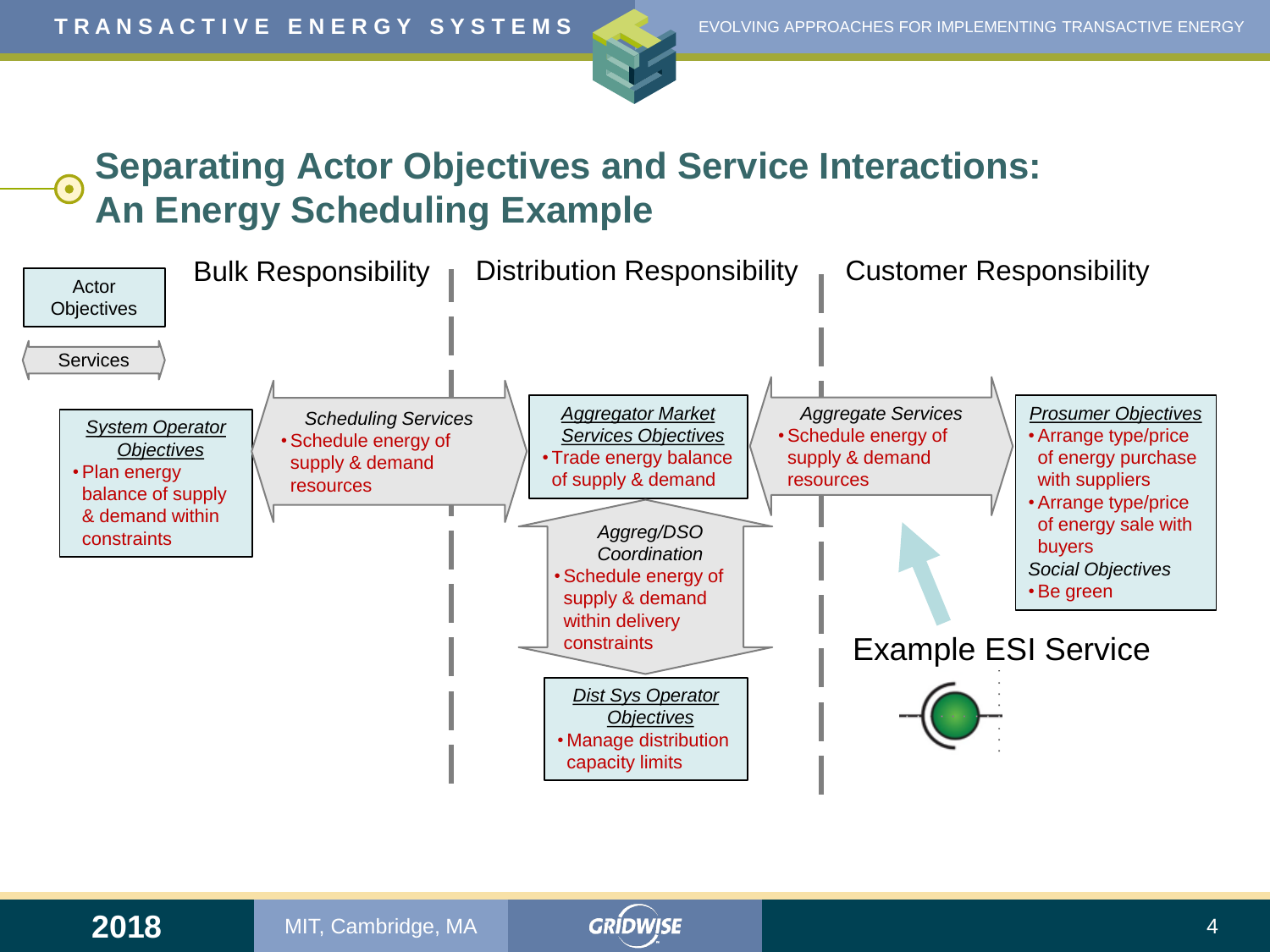



### **Imaging an Service-oriented Vision for DER Coordination**



 $\bigodot$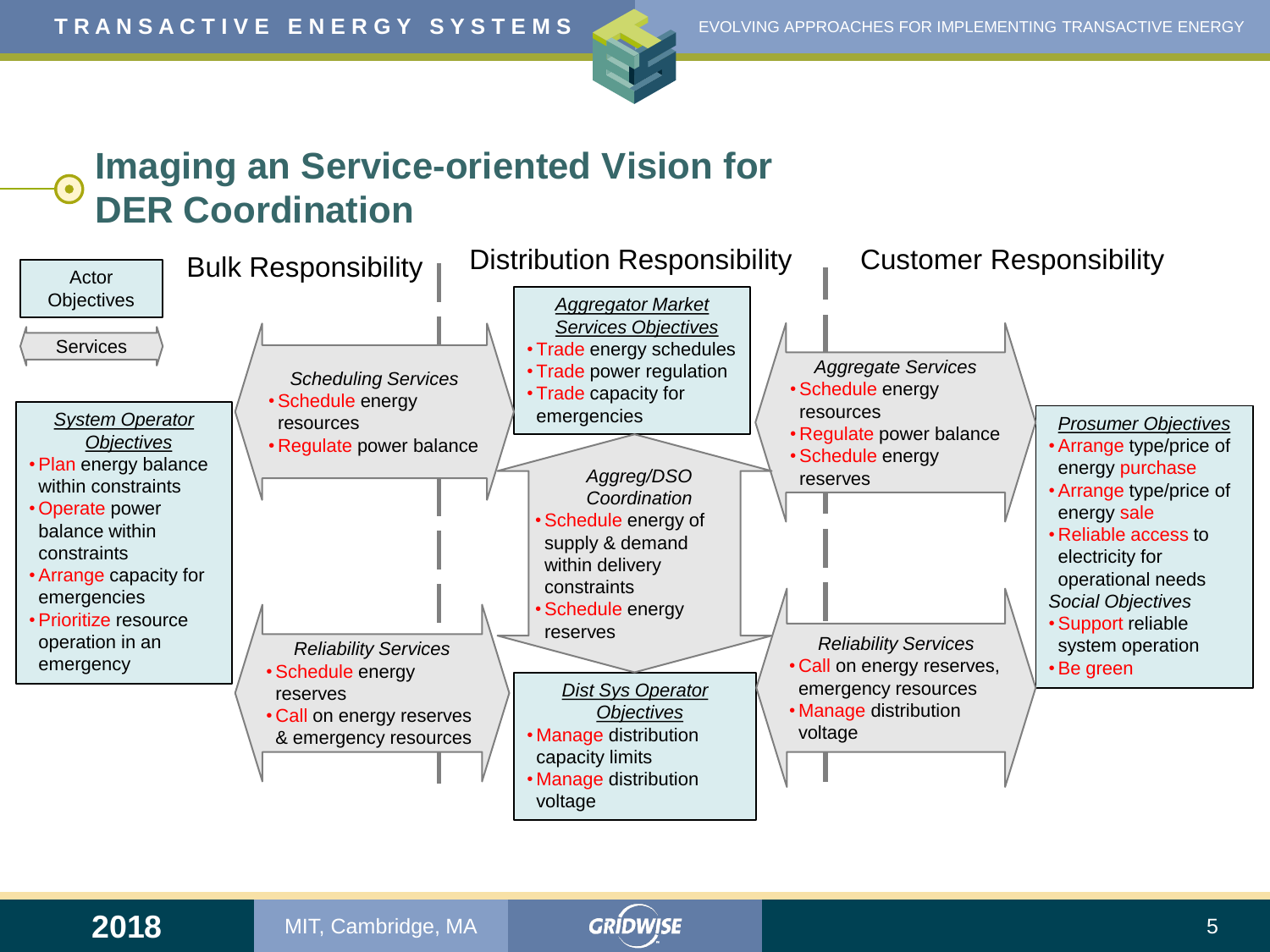

# **Transactive Interaction Model**



#### **Transactive Node**

- Optimize local business objectives
- Register and qualify capabilities to participate in others' programs
- Judge terms & qualifications of others
- Bid for services needed, evaluate & accept offers from supplier(s)
- Value offers for services it renders. evaluate & accept bids from buyers
- Implement control of local assets under purview according to agreement
- Deliver & receive products, rights, or service required by transaction
- Deliver & receive data, measurements & verification as required by transaction
- Execute financial settlement as required by transaction & reconcile performance differences





**Transactive Interaction** 

E.g., operations signals or e-product exchange

Local Intelligence

 $\bullet$